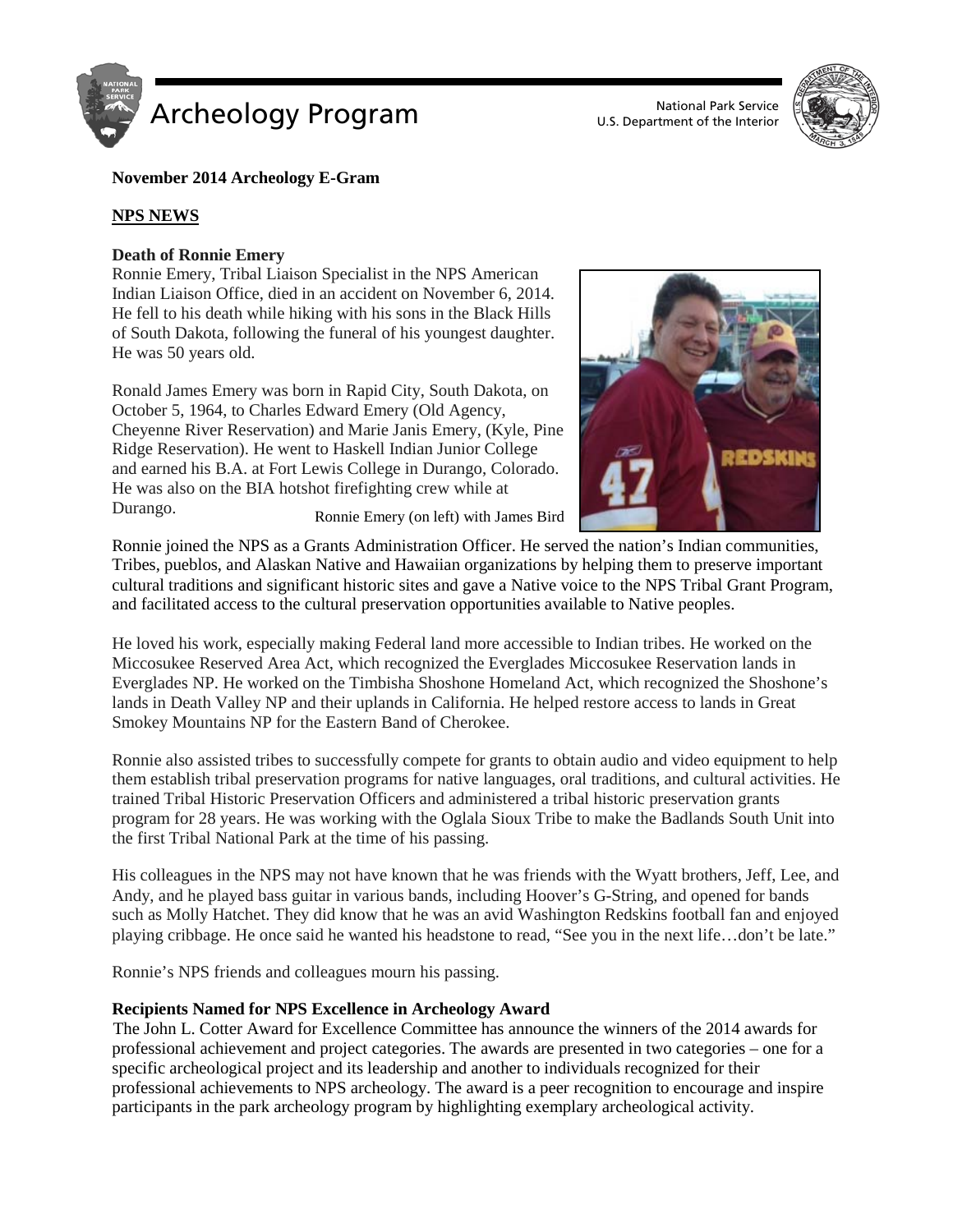John L. Cotter (1911 – 1999) was an archeologist probably best known for his work at Jamestown, Virginia, and his contributions to the development of historical archeology. In honor of his long and distinguished career and his pioneering contributions to professional archeology within the National Park System, this annual award was established by agency staff as inspiration for student and professional archeologists to continue Cotter's model of excellence in scientific archeology.

The award committee is comprised of five NPS archeologists representing subfields within American archeology located throughout the National Park System. This year's award winners are:

# *Professional Achievement Category –Jeanne Schaaf*

Jeanne Schaaf's distinguished 30 year career as a NPS archeologist and cultural resource program manager reflects her passion in conducting high quality cultural resource research and disseminating research results to the public. Jeanne developed a cultural resource program that balanced archeology, history, cultural anthropology, site preservation, artifact and archive preservation, and cultural landscapes. She recruited partners and employees able to meet her standards of innovative, scientific field research. She made cultural resource information available to the public by publishing a great volume of work. Jeanne's sincere consultation and her honor and embracement of the world view and true voice of Alaska's Native people led to partnerships that created trust of NPS programs that had not existed before.

Jeanne worked as project leader for Alaska Region parks, including Bering Land Bridge National Preserve, and with the region's NHPA Section 106 compliance officer on issues associated with the *Exxon Valdez* oil spill and Katmai National Park and Preserve. She was part of the American team that put together the Beringian Heritage Reconnaissance Study in 1989, whose efforts led to the resolution by Gorbachev and Bush to work towards an international protected area between the US and Russia. In 1995 she created a productive joint cultural resource program that included Katmai, Lake Clark, Aniakchak, and Alagnak. From 1996 until her retirement, Jeanne produced over 40 publications and four movies for the public, and was the principal investigator on more than 100 projects.

### *Project Category – Katherine Birmingham*

In 2010, NPS archeologists began a multi-year research project at the Best Farm, part of the historic L'Hermitage plantation located at Monocacy National Battlefield near Frederick, Maryland. Archeologist, Katherine Birmingham, served as field director under the direction of principal investigator Joy Beasley. As field director, Birmingham supervised and trained 8 student employees and over 50 volunteers, managed the majority of daily tasks for the project, conducted numerous tours, presentations, and interviews on the project findings, and identified several critical historical records that resulted in the discovery of previously unknown research materials. For many of the students involved this was their first field experience. Students were trained to engage with the public, work closely with volunteers and school groups, conduct field and lab work in accordance with NPS standards, and interact with local, national, and international media.

# *By Cari Kreshak*

To listen to presentations by the Cotter Award winners, go to <http://www.nps.gov/training/NPSArcheology/html/index.cfm> and scroll down to September 11 – A Remarkable Career (Schaaf) October 16 **-** The Archeological Investigation of the L'Hermitage Slave Village (Birmingham)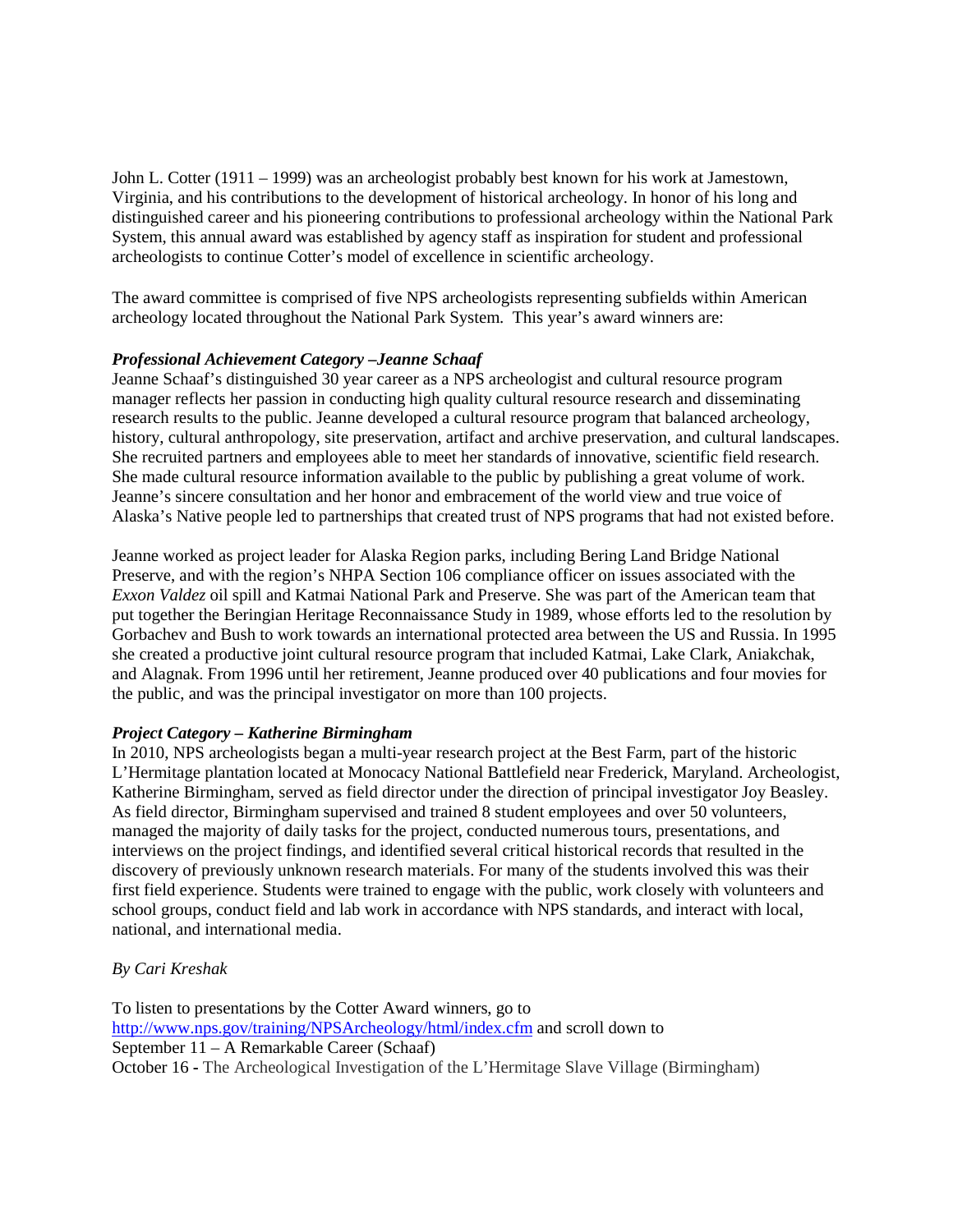### **NPS Teaching with Historic Places Program Releases Archeological Lesson Plan**

The NPS Teaching with Historic Places Program has launched its 156th lesson plan, *Enduring Awatovi: Uncovering Hopi Life and Work on the Mesa*. Learn about traditional Hopi culture and farming at Awatovi, a historic pueblo where enduring Hopi traditions and American archeological research reveal much about this important place. In this lesson, students will learn about traditional culture and farming at a historic pueblo of the Hopi Tribe. They will investigate Awatovi Pueblo from multiple perspectives.

Historians and education consultants developed the lesson plan for the Teaching with Historic Places program. This lesson is based on the National Historic Landmark registration file for "Awatovi," a National Historic Landmark on the Hopi Reservation in Arizona.

For a direct link, go to [http://www.nps.gov/nr/twhp/wwwlps/lessons/156awa](http://www.nps.gov/nr/twhp/wwwlps/lessons/156awatovi/156awatovi.htm) [tovi/156awatovi.htm.](http://www.nps.gov/nr/twhp/wwwlps/lessons/156awatovi/156awatovi.htm)



### **Seip Mound Earthworks Transferred To Hopewell Culture National Historical Park**

On October 9, 2014, a commemoration ceremony was held at Seip Mound to mark the transfer of 122 acres from Ohio History Connection to Hopewell Culture NHP. Seip Mound is the most prominent visible feature of the Seip earthworks. In 1927, the Ohio History Connection, then known as the Ohio State Archeological and Historical Society, acquired the mound and 10 acres and added an additional 112 acres. In 1992 Congress expanded the boundary of Hopewell Culture NHP to include all of Seip earthworks, including the part of the earthworks owned by the Ohio History Connection.

Ohio History Connection President Glenda Greenwood presented the deed to the park. Other guest speakers included Brad Lepper from Ohio History Connection; Superintendent Dean Alexander and Archeologist Bret Ruby from Hopewell Culture NHP; and Chief Glenna Wallace from the Eastern Shawnee Tribe of Oklahoma.

Since 1992 the NPS and the Ohio History Connection have worked together to develop venues for visitor experience. Last spring, park staff worked with the nearby Paint Valley school system to organize the "Living Earthwork Project." Over 1200 students outlined 2.3 miles of the Seip geometric earthwork by standing on it.

To watch Chief Wallace's presentation, go to [http://www.nps.gov/hocu/historyculture/seip](http://www.nps.gov/hocu/historyculture/seip-earthworks.htm)[earthworks.htm.](http://www.nps.gov/hocu/historyculture/seip-earthworks.htm)

Read about the Living Earthwork Project in the May 2014 edition of the Archeology E-Gram at <http://www.nps.gov/archeology/pubs/egrams/1405.pdf>

*By Rick Perkins, Chief Ranger*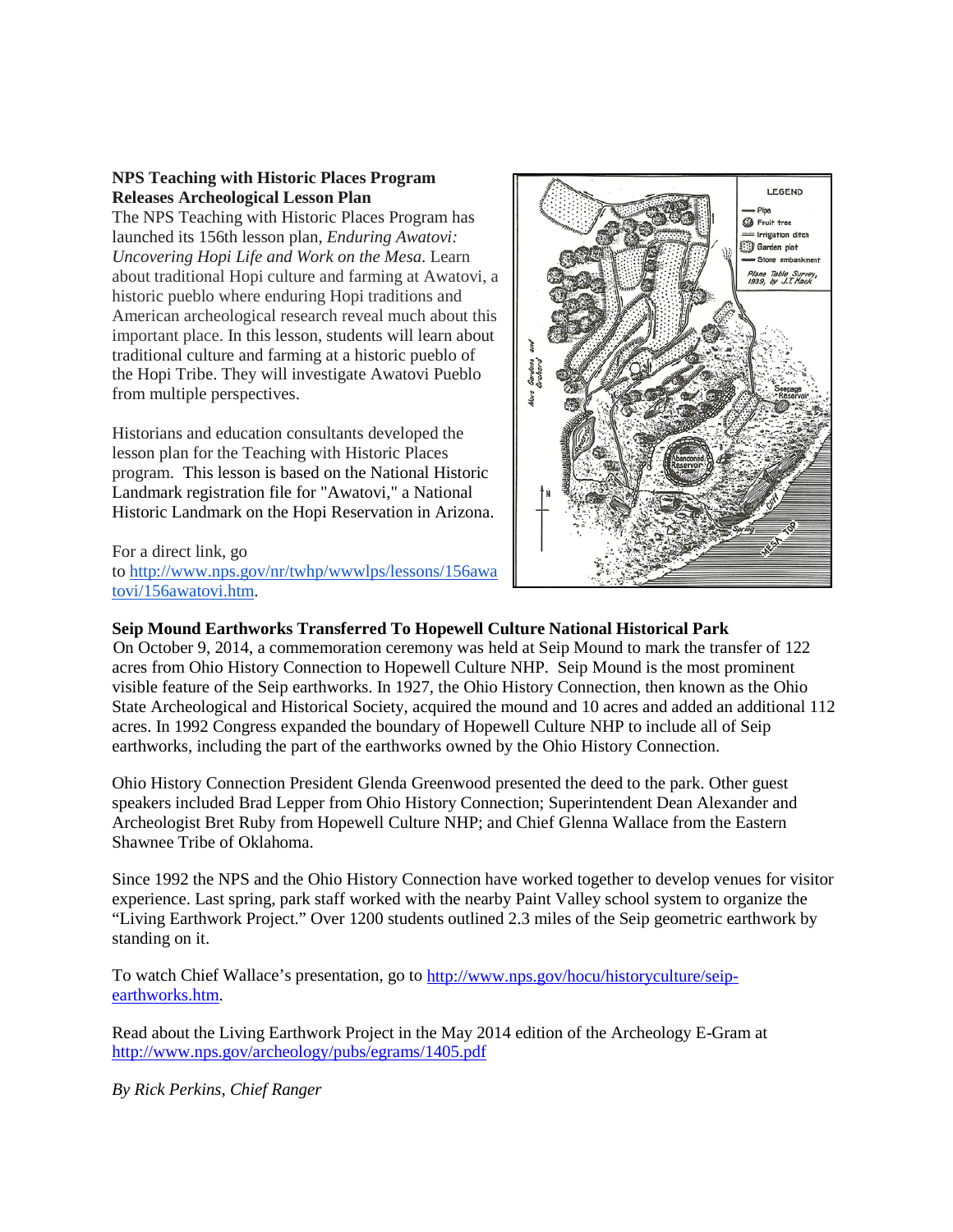### **NPS Proposes Deaccessioning Regulation for Archeological Collections of Insufficient Interest**

The NPS with the assistance of an informal interagency working group has drafted a proposed amendment to 36 C.F.R. 79, Curation of Federally-Owned and Administered Archeological Collections, to allow for the disposition and deaccessioning of particular archeological items determined, following a rigorous review procedure, to be of insufficient archeological interest. Principal Deputy Assistant Secretary for Fish and Wildlife and Parks, Michael Bean, signed the proposed rule on November 5, 2014, which was published in the Federal Register on November 18, 2014. The public comment period lasts 90 days, until February 17, 2015.

The proposed rule is intended to assist Federal agencies in their stewardship of archeological collections that they curate on behalf of the American public. Current regulations in Part 79 ensure that Federal agencies care for those collections in a manner that sustains their long-term preservation and allows for access by scholars and the public. However, the costs of effective stewardship are mounting as the number of artifacts being curated increases annually and the space available to house those collections shrinks. The proposed amendment provides Federal agencies with a rigorous procedure to dispose of and deaccession a limited number of particular material remains that are determined to be "of insufficient archeological interest" by meeting very specific criteria. The proposed rule will improve the cost effectiveness of caring for Federal collections.

Objects for possible disposition under the proposed rule must be archeological "material remains." Examples include large quantities of brick fragments retained during an excavation, or soil samples that have become contaminated. Human remains and "cultural items" as defined in the Native American Graves Protection and Repatriation Act may not be disposed of under this proposed rule. In addition, the material remains must have been accessioned into Federal collections, and must be determined by subject matter experts to be of insufficient archeological interest to retain in a collection.

The proposed rule identifies methods and procedures for making such a determination, for disposing and deaccessioning those particular material remains, and for informing interested parties and the public of these actions. It includes a number of safeguards to ensure that the disposition of particular material remains cannot be undertaken with undue ease. For instance, the responsible Federal Agency Official must consult with a Collections Advisory Committee, which may include a representative appointed by a federally recognized tribe, as a step in the disposition process.

The Federal official must also publish detailed information about the proposed disposition in the Federal Register, and must notify interested parties including State and Tribal Historic Preservation offices, and interested universities. Members of the public may appeal disposition decisions to the Department of the Interior's Departmental Consulting Archeologist.

The proposed rule specifies that Federal employees must not appear to benefit personally in any way from an action to dispose of archeological material remains. Deaccessioned objects are not to be sold or traded as commercial goods.

**Contact:** David Gadsby, NPS Archeology Program , 202-354-2101; Terry Childs, DOI, Interior Museum Program at 202-513-7563.

To read the proposed rule, go to [https://www.federalregister.gov/articles/2014/11/18/2014-](https://www.federalregister.gov/articles/2014/11/18/2014-26839/curation-of-federally-owned-and-administered-archeological-collections) [26839/curation-of-federally-owned-and-administered-archeological-collections](https://www.federalregister.gov/articles/2014/11/18/2014-26839/curation-of-federally-owned-and-administered-archeological-collections)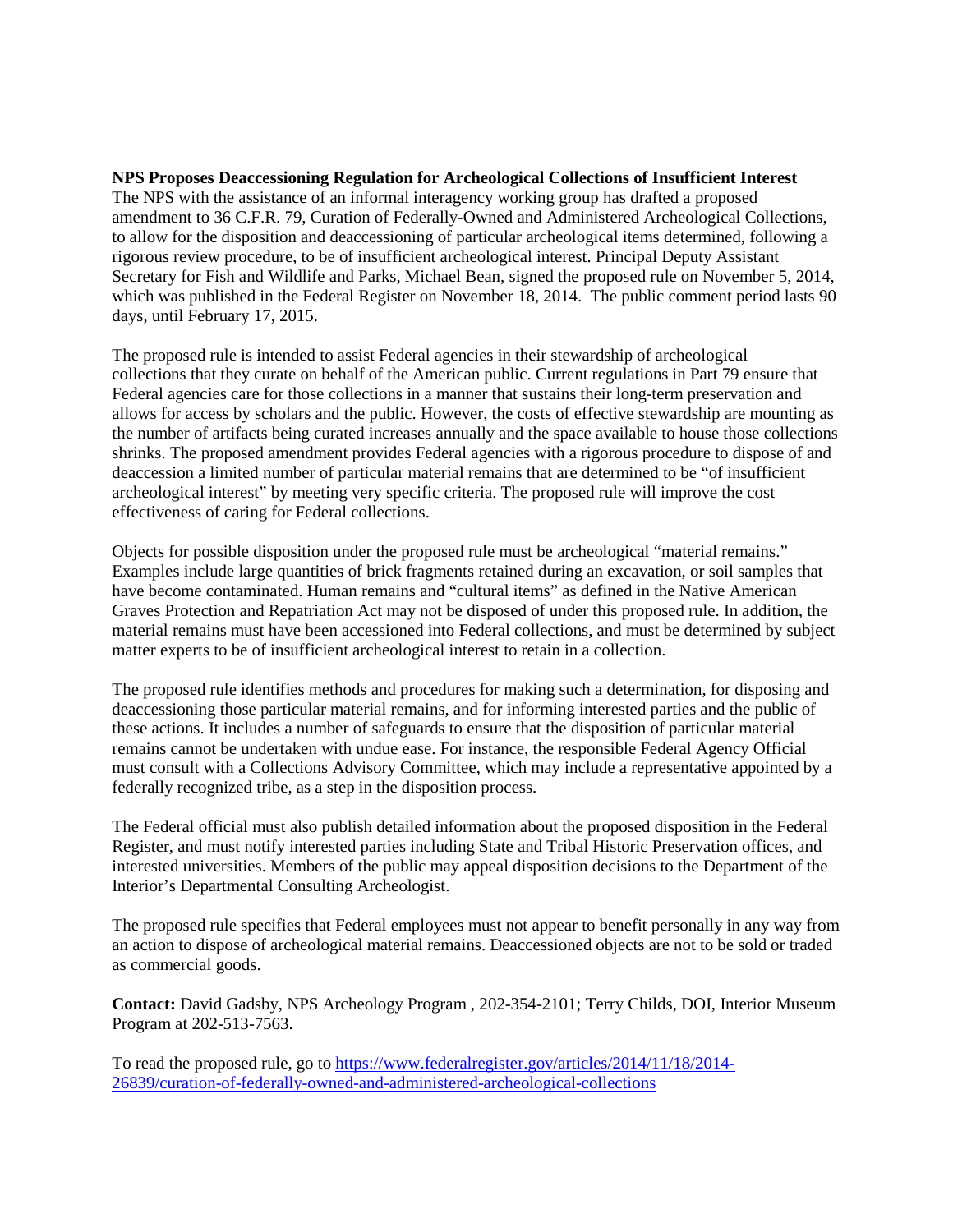### **Conversation with an Archeologist: Emily Long, Archeological Technician, Sequoia &Kings Canyon National Parks**

Archeology E-Gram staff caught up with Emily Long just weeks before she left California for winter digs in Arizona, returning, with luck, in the spring. How did she arrive at this peripatetic life? I asked her. It is the latest chapter in an intense quest that has taken dedication and self-confidence.

Emily says that her  $8<sup>th</sup>$  grade science teacher has to take part of the blame for her decision to become an archeologist. Growing up in central Ohio, she made a copy of Otzi's cape and created a facial reconstruction as part of a class assignment to re-create all of the material cultural found with the Ice man. She was so taken with study of the past that she went to a high school archeology camp at Marietta College. These pivotal experiences influenced subsequent educational



and employment decisions that, to date, find her at Sequoia & Kings Canyon National Parks.

The path from archeology camp to the NPS was not a straight line, however. Emily attended The College of Wooster in Wooster, Ohio, majoring in archeology and history with a minor in classical studies, and intended to be a medieval archeologist. She lived in Scotland for a semester, at the University of St. Andrews, and explored Sub-Roman British archeology. She attended an archeological field school in Athienou, Cyprus , and came at archeology from another angle. It was, however, more difficult to get work overseas than she had anticipated, and she just couldn't find her niche.

Things began to change Emily's senior year. Her independent study examined how living history museums present and incorporate archeology in exhibits. She compared historiography and the use of experimental archaeology in three living history museums- Plimoth Plantation, Jamestown, and St. Mary's City, and found that she really liked early American Colonial history. "Everything began falling into place," she says. She decided not to pursue research overseas, but to stay in the U.S. After graduation, she did internships, first at the Smithsonian's American History Museum, then at Crow Canyon Archaeological Center.

When she got to the Southwest, Emily was moving closer to the part of the world where she wanted to be. After her internships, she worked for the Santa Fe National Forest. She loved Santa Fe (who doesn't!) and shifted her Colonial focus for the Native American Southwest. She was accepted into the MA program with the Anthropology Department at Northern Arizona University (NAU). She said that it was a great program and a really good educational foundation for public archeology. She was part of a threeperson team from NAU that won the SAA Ethics Bowl in 2012!

While in graduate school, Emily worked at Coconino National Forest as an STEP archeological technician. After graduate school, she then worked for a CRM firm, but wanted to be in Federal service again. When she saw the job at Sequoia & Kings Canyon NP in USA jobs, she jumped at it! This is the end of her second year as a seasonal.

What do you do at the park? I asked Emily. Survey! she said. Most of the park is not yet surveyed for archeological resources. Do you go out by yourself? I asked. Of course, she said. Aren't there bears? Yes, she said, but they are just black bears. She hasn't seen any grizzlies. She said that it can take as much as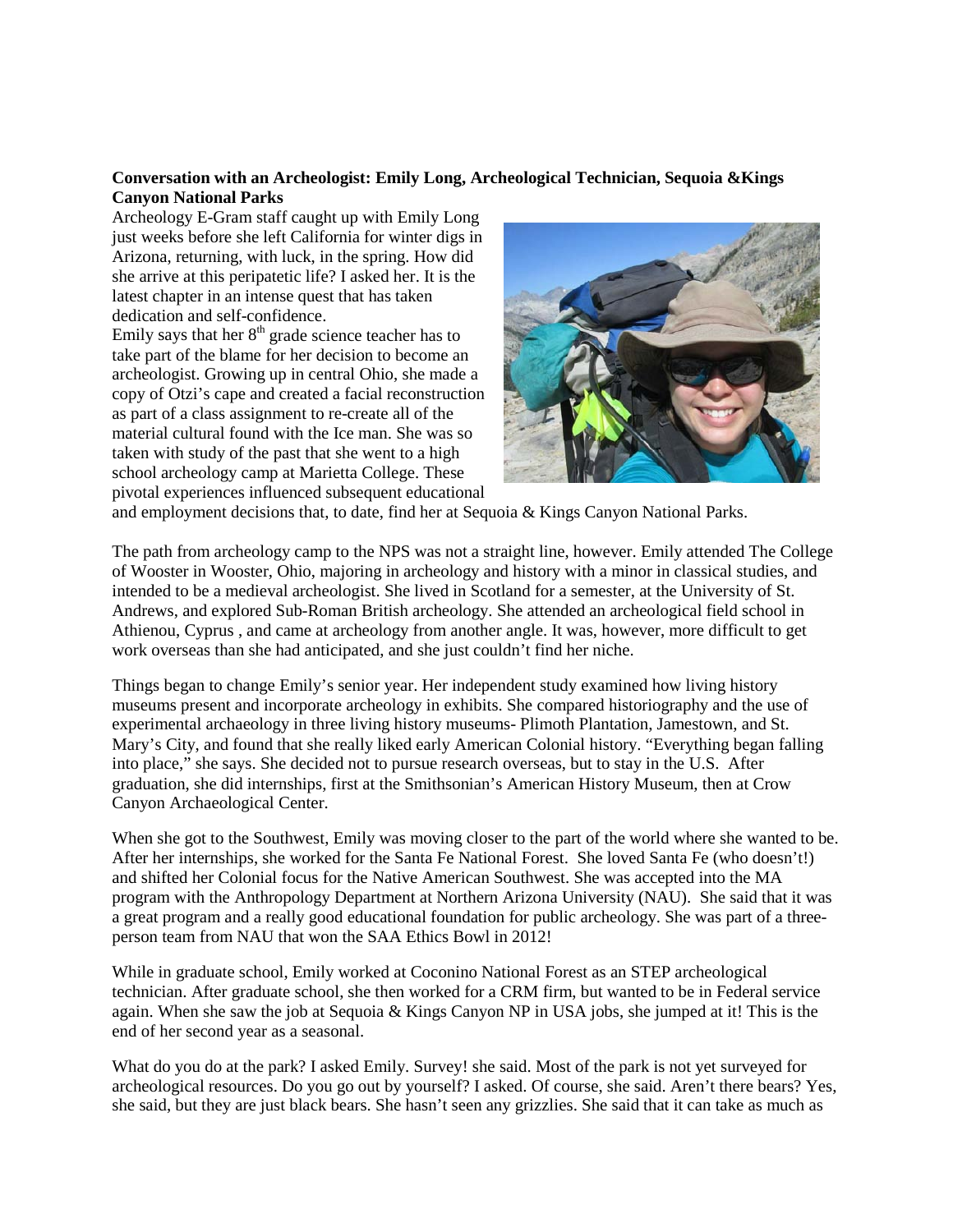two days to get to her survey area or to meet the trail crew that she will be working with. Aren't you afraid? I asked. No, she said. There is a system where she calls in every four hours to let people know she's safe. Even so, it seems very rugged. Emily surveyed 300 acres this summer for archeological resources, and said that one of her colleagues surveyed 900 acres!

Besides NHPA Section 110 survey, she goes out with or meets trail crews to carry out Section 106 compliance work. She said that she has given a presentation to them about her work and the prehistory and history of the area on two separate occasions. It was gratifying to know that the crew was interested in learning about the area.

I asked Emily to talk about a project that she was really proud of. She told me that she was very pleased with a meadow restoration project in which she had been involved. She said that she was the cultural resources representative on a team that had hydrologists, ecologists, trails folks, among others. She was proud that everyone came together so well to accomplish this landscape restoration.

What were some of the things that helped her to get her present employment? I asked her. Well, having already held a similar position with the Forest Service helped a lot! OK, take one step back, what helped you get that job? Here Emily suggested that her choice of graduate school helped a lot. For one thing, it was very practically oriented, and helped get people ready for the CRM world and for public service. In addition, the NAU network (the "NAU Mafia") facilitated the recommendation process. Clearly, going to school in the same region where you hope to work helps get a job!

What's coming up next? I asked Emily. Where would she like to be in five years? First of all, she hopes to get a permanent job. Being a seasonal is ok for a while, but it is hard to make long-term plans. And she wants to stay in Federal service. Working in a CRM firm pays the bills, but she really likes being able to give presentations to the public and colleagues, generate research, and do informal education. She has worked with the maintenance division, the fire program, interpreters, and with outside groups. And although she likes the Sierra Nevada/Great Basin culture area, she misses southwestern archeology.

At present, her perfect job is a permanent GS-9 that combines archeology with education either at Sequoia & Kings Canyon NP or another Federal position in the same geographical area or back in the Southwest. She really loves field work, and would like to be outside as much as possible. She'd also like to get some further training in ArcGIS, geology and landscape archeology. It would be great if NPS seasonals still had access to online training when they were not currently employed.

In 2013, the NPS employs 46 seasonal or term archeologists like Emily Long whose dedication brings them back to their parks every year. They are accumulating significant institutional knowledge, and familiarity with cultural resources that the NPS is charged with protecting and preserving. Let's hope that parks are developing succession plans to hire them into permanent positions before their experience and knowledge is snapped up by another Federal agency!

#### **National Association of Black Scuba Divers Gives Award to NPS Archeologist Dave Conlin**

The National Association of Black Scuba Divers (NABS) presented the "NABS Service to Diving Award" to Dave Conlin, Manager of the NPS Submerged Resources Unit. The award was in recognition of his contributions to the sport of diving and marine science studies. Dave was an organizer and a mentor in the NABS Diving With a Purpose and Youth Diving With a Purpose programs.

NABS developed Diving With a Purpose, an avocational archeological program, at Biscayne NP in 2006 with the park's late archeologist, Brenda Lazendorf. The program brings NABS members (about 20 at a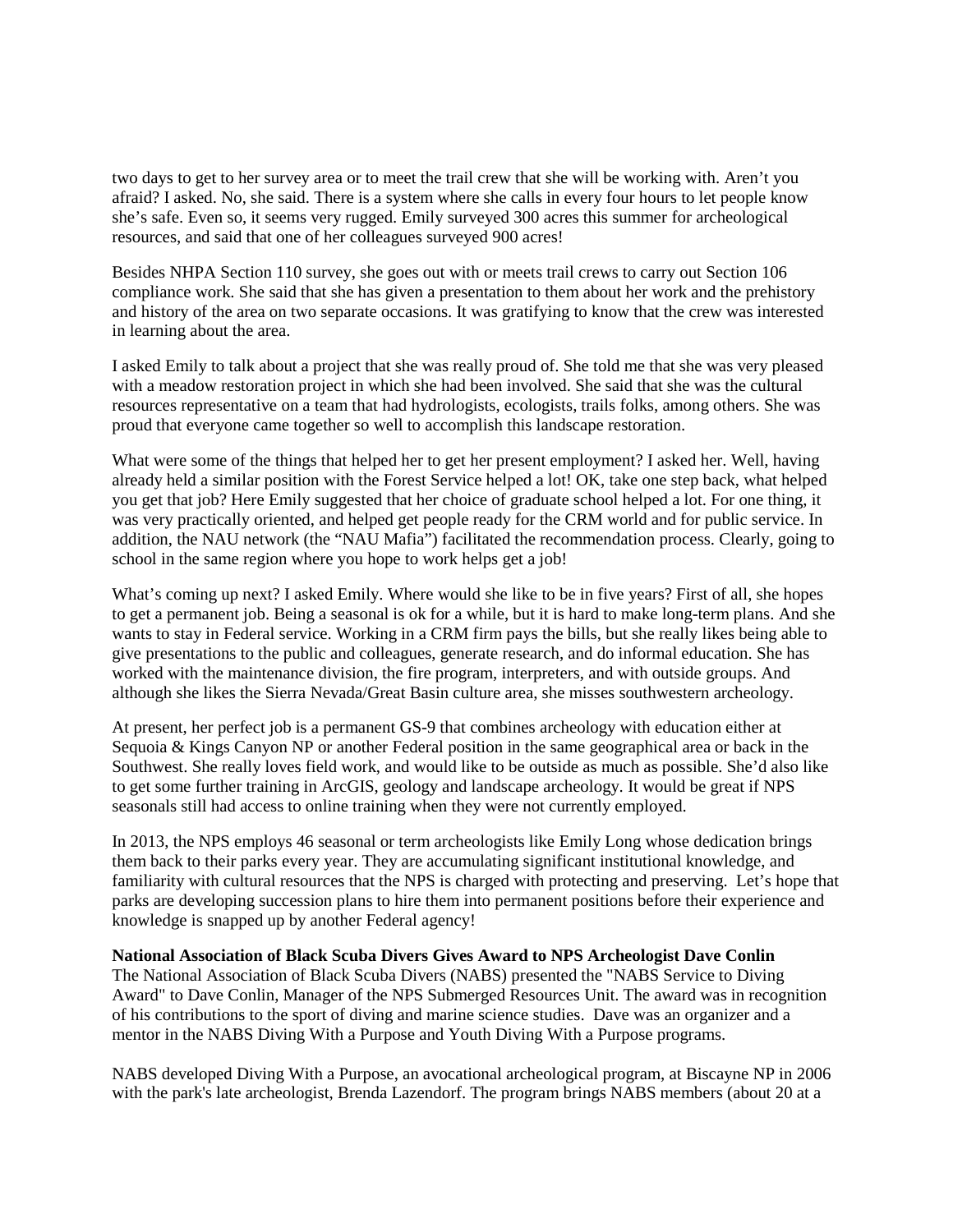time) to the park annually to learn about shipwreck archeology and to take part in a wreck mapping project. Two years ago the program expanded beyond Biscayne NP to Gulf Islands NS. For the last two years a youth version of the program has been operating in Biscayne NP - Youth Diving With a Purpose. Dave shared his knowledge and expertise as an educator and lecturer, and multiple other organizational talents to ensure successful training programs.

To learn more about Diving With a Purpose, watch a video at http://vimeo.com/70486490

# **OTHER FEDERAL NEWS**

### **The Advisory Council on Historic Preservation Issues New Section 106 Guidance**

The ACHP has released "Guidance on Agreement Documents" (GAD). Memoranda of Agreement and Programmatic Agreements play a critical role in documenting a federal agency's commitment to carry out its responsibilities under NHPA Section 106. GAD improves the efficiency and effectiveness of the Section 106 process by increasing the proficiency of all parties in the process - Federal agencies, States, Indian tribes, Native Hawaiian organizations, applicants, local governments, and other stakeholders - in crafting and implementing such agreements. It also includes advice on monitoring and closing out agreement documents.

GAD walks stakeholders through the process of developing and writing a clear, concise agreement document to address an undertaking's effects to historic properties or develop a programmatic agreement. It is augmented by two checklists, sample agreement documents, and an extensive series of example stipulations on issues including:

- \* Stipulations recommended for any agreement;
- \* Public outreach: interpretation, education and heritage tourism;
- \* Creating and managing historic property information;
- \* Archeology;
- \* Managing changes in property control;
- \* Minimizing effects on the built environment; and
- \* Exempting undertakings from further review

To read the guidance, go to<http://www.achp.gov/agreementdocguidance.html> (This guidance is best viewed with Web browsers Google Chrome or Firefox.)

You can contribute to ongoing updates of the online guidance by sending questions and examples of successful stipulations to: [GADhelp@achp.gov.](mailto:GADhelp@achp.gov)

### **TRAINING AND GRANTS**

#### **Civil War Trust to Preserve Battlefields from Revolutionary War and War of 1812**

The Civil War Trust is enlarging its mission to include preservation of Revolutionary War and War of 1812 battlefields. The announcement was made on Veterans Day at the Princeton Battle Monument in New Jersey, which commemorates the fierce 1777 clash that gave General George Washington his first victory over British troops on the field.

Over 27 years, the trust has preserved more than 40,000 acres of Civil War land, including large parcels at Gettysburg, Pennsylvania, and many sites in Virginia. Funds come from the NPS, State governments,